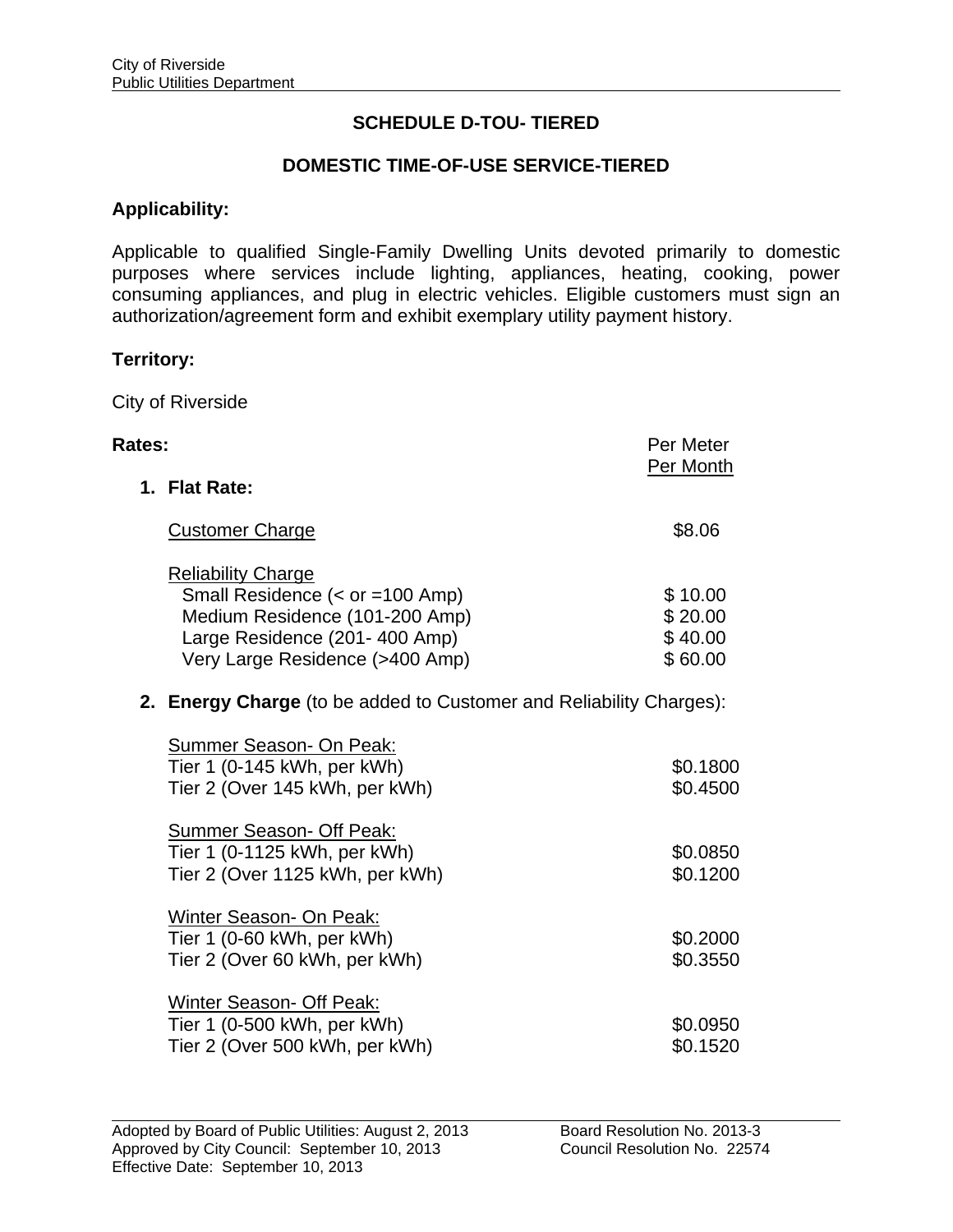Schedule D-TOU-Tiered – Domestic Time-of-Use Service- Tiered -2-

### **3. Minimum Charge:**

The minimum charge shall be the monthly Customer and Reliability charges.

### **Special Conditions:**

### **1. Time periods are defined as follows:**

 On-Peak: Noon to 6:00 p.m. summer weekdays except holidays 4:00 p.m. to 10:00 p.m. winter weekdays except holidays

Off-Peak: All other hours

 For purposes of this schedule, the summer season will be service for the months of June through September and the winter season will be service for the months of October through May.

Holidays are New Year's Day, Washington's Birthday, Memorial Day, Independence Day, Labor Day, Veterans Day, Thanksgiving Day and Christmas.

#### **2. Approval:**

 Application of this Schedule shall be subject to approval of the Public Utilities General Manager. The General Manager's approval shall provide adequate protection against arbitrary application of this Schedule.

#### **3. Re-Application:**

Once the customer has requested to no longer receive the rate under this Schedule and has transitioned to their otherwise applicable tariff, the customer must remain on the otherwise applicable tariff for twelve months prior to reapplying to this Schedule.

# **4. Program Cap:**

 The total number of customers receiving service under this Schedule shall not exceed 500. Once the Program Cap is reached, this Schedule will be closed to any new customers.